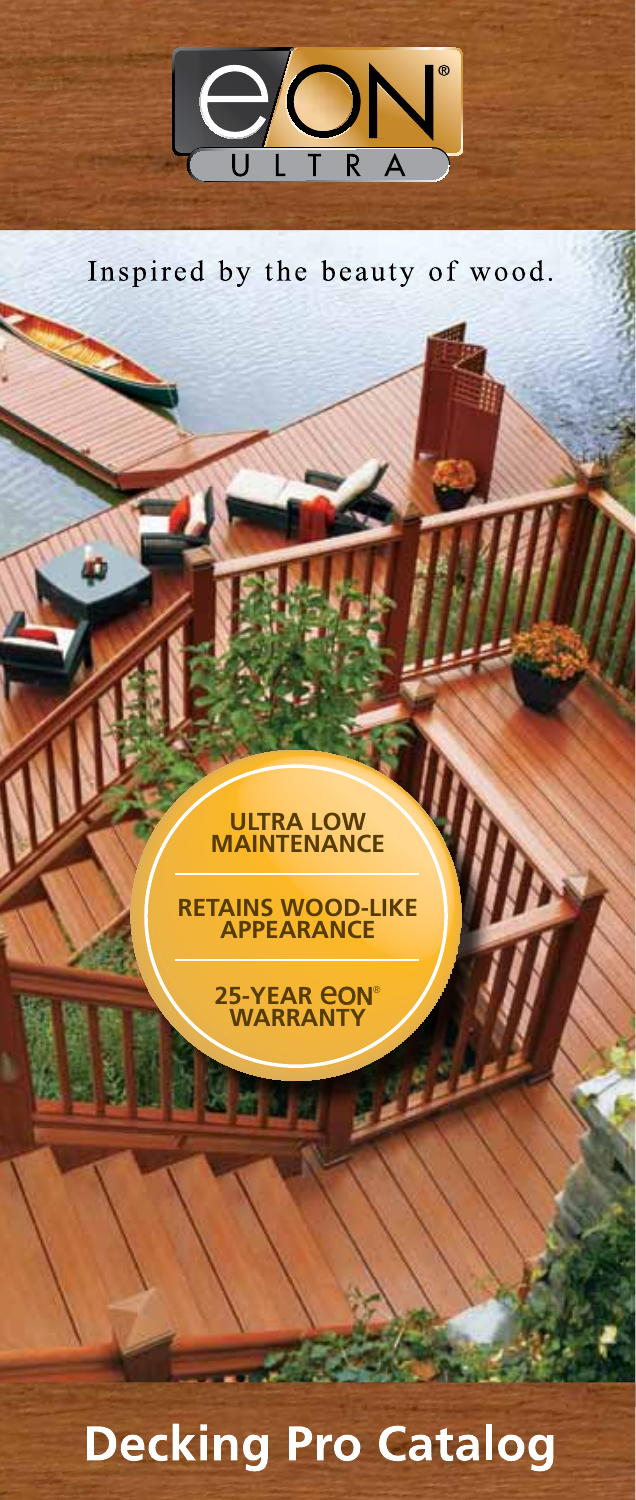

### **Maintain your peace of mind, not your backyard.**

Your outdoor living space is your sanctuary. It's that part of the world where the stresses of the day just melt away. Eon beautiful collection of premium resin decking and railing products are designed to deliver the ultimate in low maintenance outdoor living.

Put your mind at ease. Unlike wood, and composites, Eon's is a premium, highly engineered polymer product, so it won't rot, stain or fade, and won't suffer damage from mold, mildew or insects. All Eon products are backed by a 25-year limited warranty and feature industry-leading fading and

weathering performance. Rest assured, your Eon products will maintain their warm, natural woodlike tones for years to come.

So don't settle for the hassles of annual upkeep. Eon features the natural beauty, durability and flexibility to help you create the outdoor living space of your dreams.



**NATURAL BEAUTY** that lasts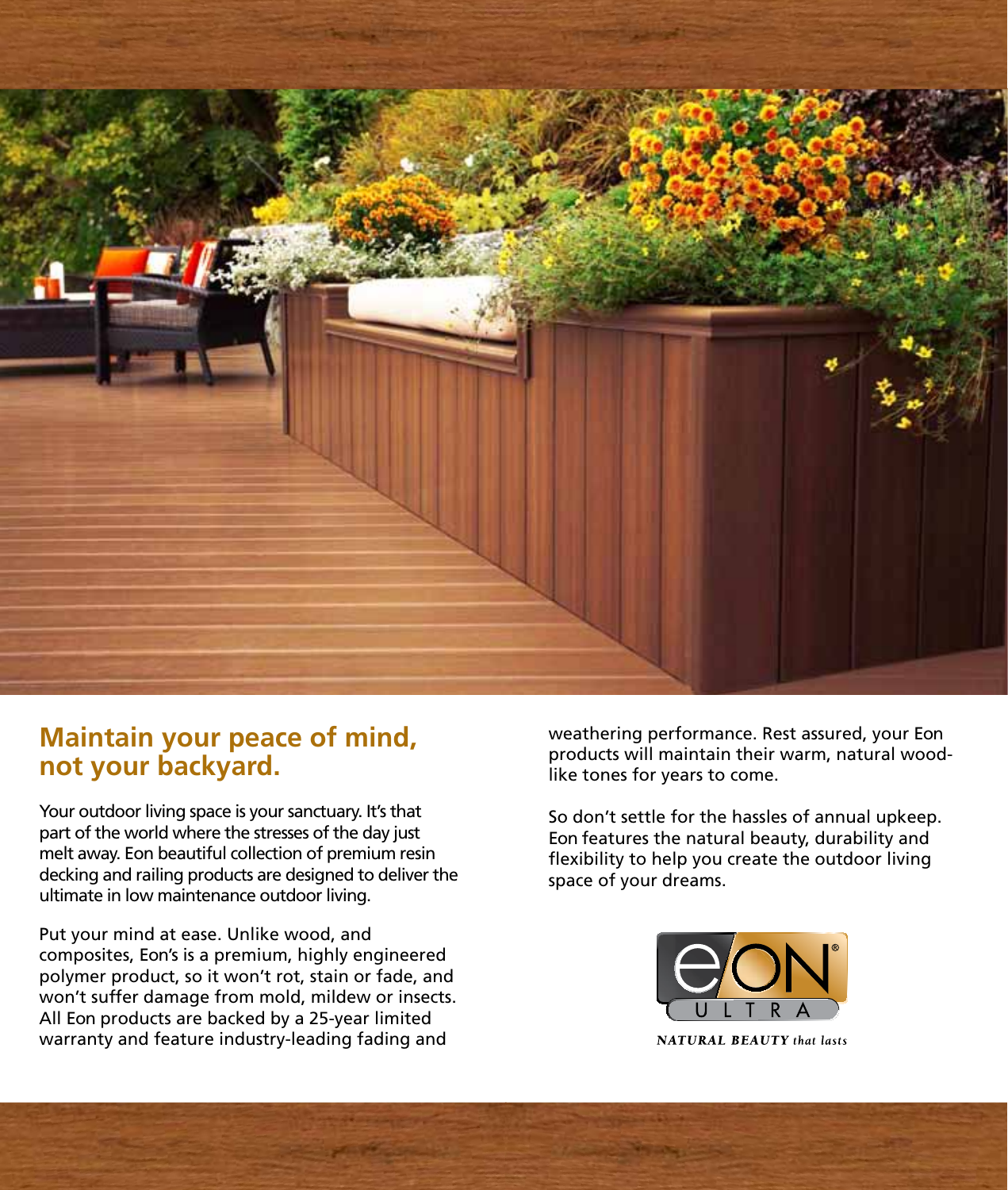# **Why** eON**® Decking & Railing?**

### **Beautiful**

To enhance the beauty of your outdoor space, Eon Ultra decking and railing is available in three rich wood tones and deep wood grain embossing. Further customize your deck with Eon railing.

### **Enduring and Environmentally Friendly**

Eon's natural beauty outperforms both wood and composites over time, and requires virtually no maintenance. Eon won't rot, warp or mold and never needs sanding, painting or staining. All Eon products are backed by a 25-year limited warranty. And at the end of its long, long life, Eon is also 100% recyclable.

### **Easy to Install**

Eon cuts and drills just like wood, and doesn't require any special tools. For added safety and attractiveness, Eon features hidden clip system that provides an unblemished fastener-free surface.





## **Make your deck your own**

Eon's premium railing system allows you to transform your deck into an outdoor living space that perfectly reflects your taste. Choose Eon Traditional rail for a coordinated all-Eon look, or customize your Eon railing with your own balusters for elegant and innovative appeal. Eon railing is pre-cut for ease of installation and available in six foot kits.

Finally, add a layer of polish to your deck project with Eon accessories. Just like wood, EonTrim Boards and Cladding can be used to cover and accent the edges of your deck to create a professionally finished appearance.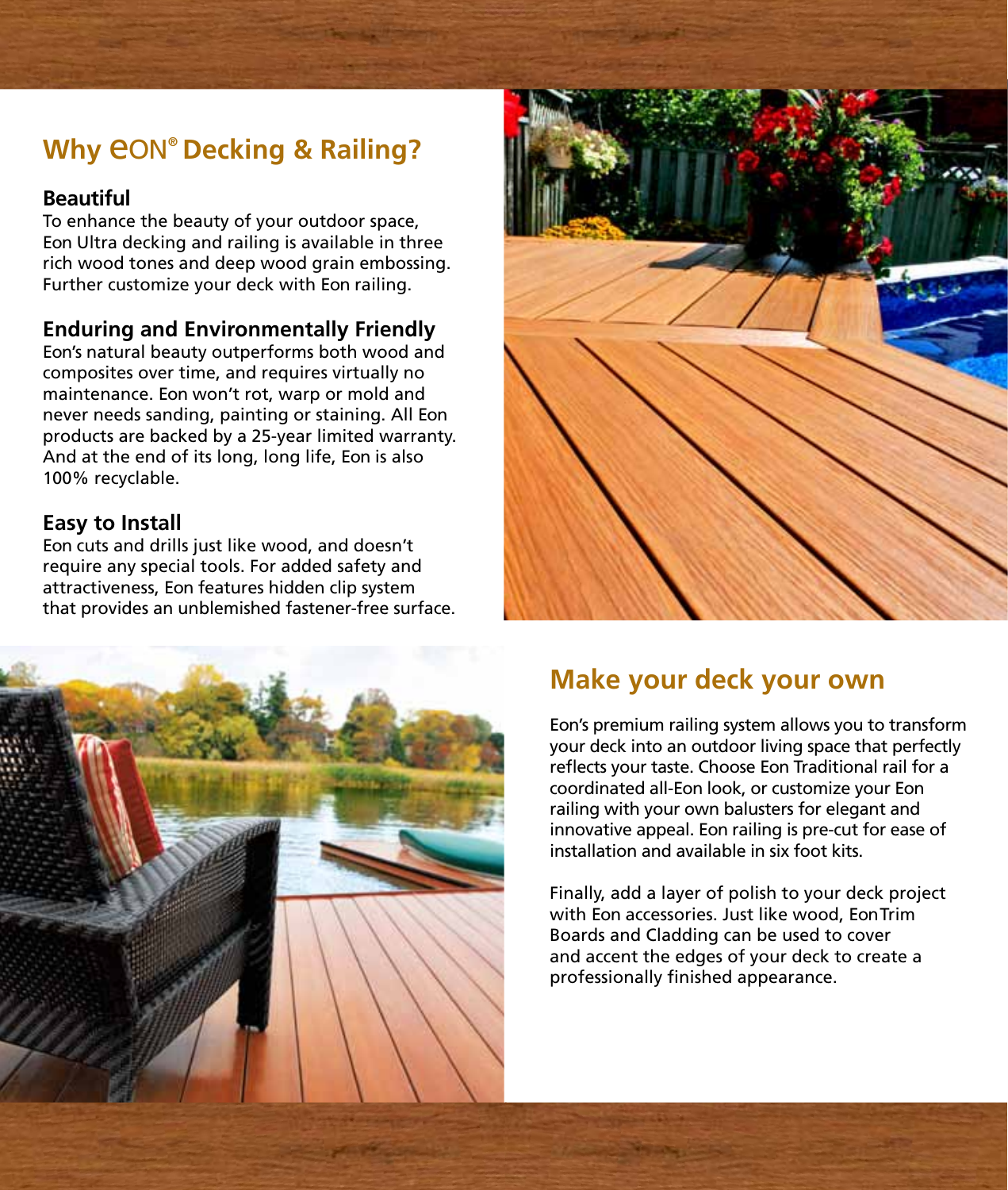# eON**® Ultra decking and Accessories**

Choose your decking color and board length. Eon is available in 12' and 16' lengths. Eon Ultra Decking is offered in 3 colours Cedar, Chestnut or Grey.



## **Railing Kits**

Choose color of Railing Kits. Posts Sleeves and Caps are sold separately. Eon Railing and stair kits are availble in 6' sections, installing at 42" height.



(Square Eon Balusters)

# eON**® Ultra Clip Fasteners**

Ultra Clips are fastened at either 12" or 16" on center and create a 1/4" space between the boards. Available in bags of 100 and includes 100 plated steel screws. 1 bag will cover 50 sq. ft .



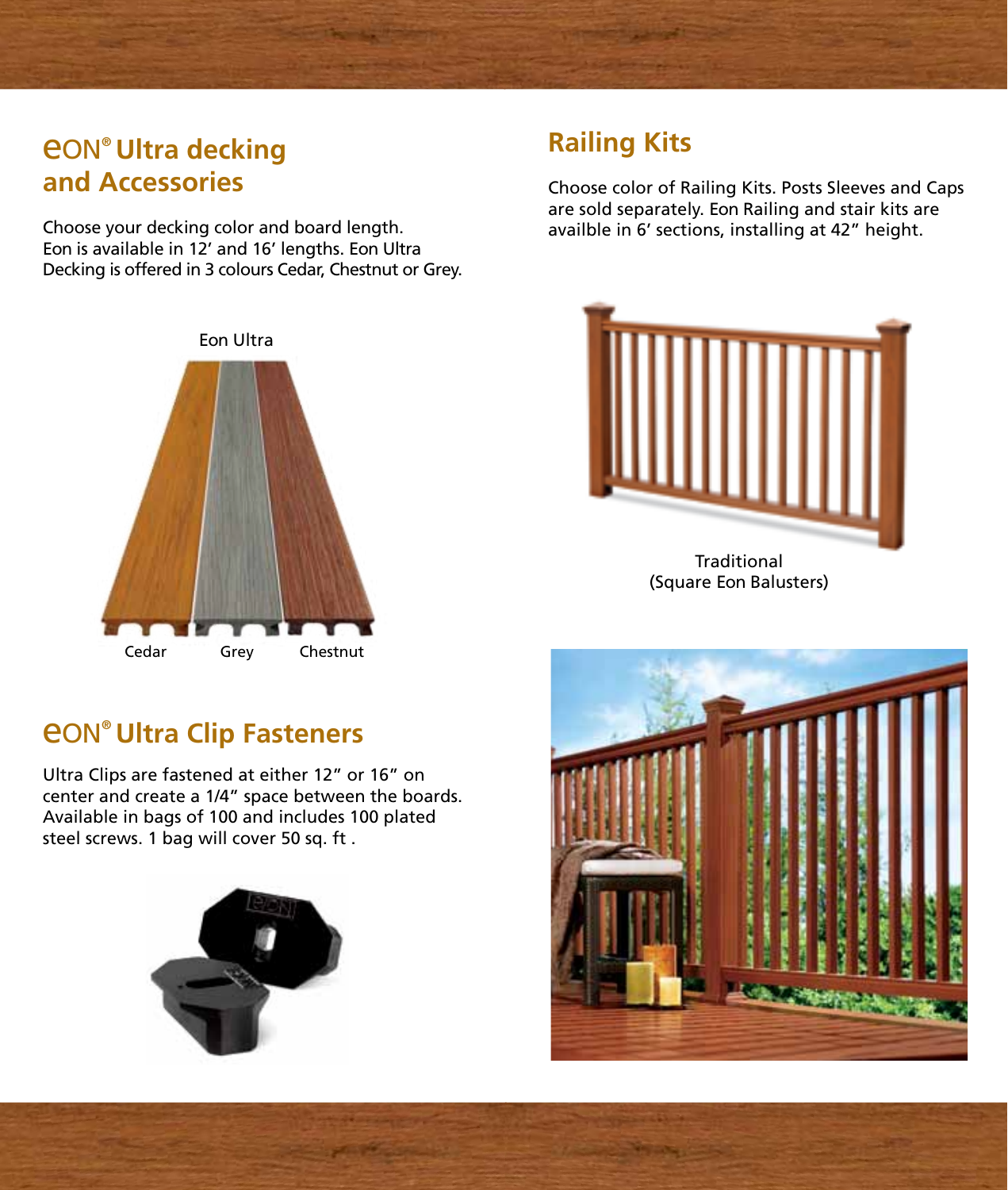## **Post Sleeve Kits**

Choose matching Post Sleeve and Collar. Post Sleeves are required to cover structural 4 x 4 posts. Post Base Collar, Cap Adapter and cap included.

# eON**® Finishing Accessories**

Choose colour matched finishing accessories to complete your deck.



Eon Chestnut Eon Cedar





**12' x 12" Fascia Cladding:** Used for raised decks to cover any exposed treated lumber or as the riser in a stair application. Available in 12' lengths. Cladding is installed under a Bullnose or L Trim.



**Bullnose Trim Board:** Used in picture-framing or stair tread applications. Available in 12' lengths.



**12" Cladding Hangers:** Hangers are used to mount Fascia Cladding and allow it to expand and contract freely. Use one Hanger Kit per 12' Cladding (one Hanger every 3').



**L Trim:** The L Trim is used as a trim piece to conceal deck board contraction and provide a symmetrical finish at the edge of the deck. Like the Bullnose, the L Trim is designed to accommodate Fascia Cladding. Available in 12' lengths.



Eon Coastal Grey



Copper

Included with Cedar and Chestnut



Copper

Included with Grey

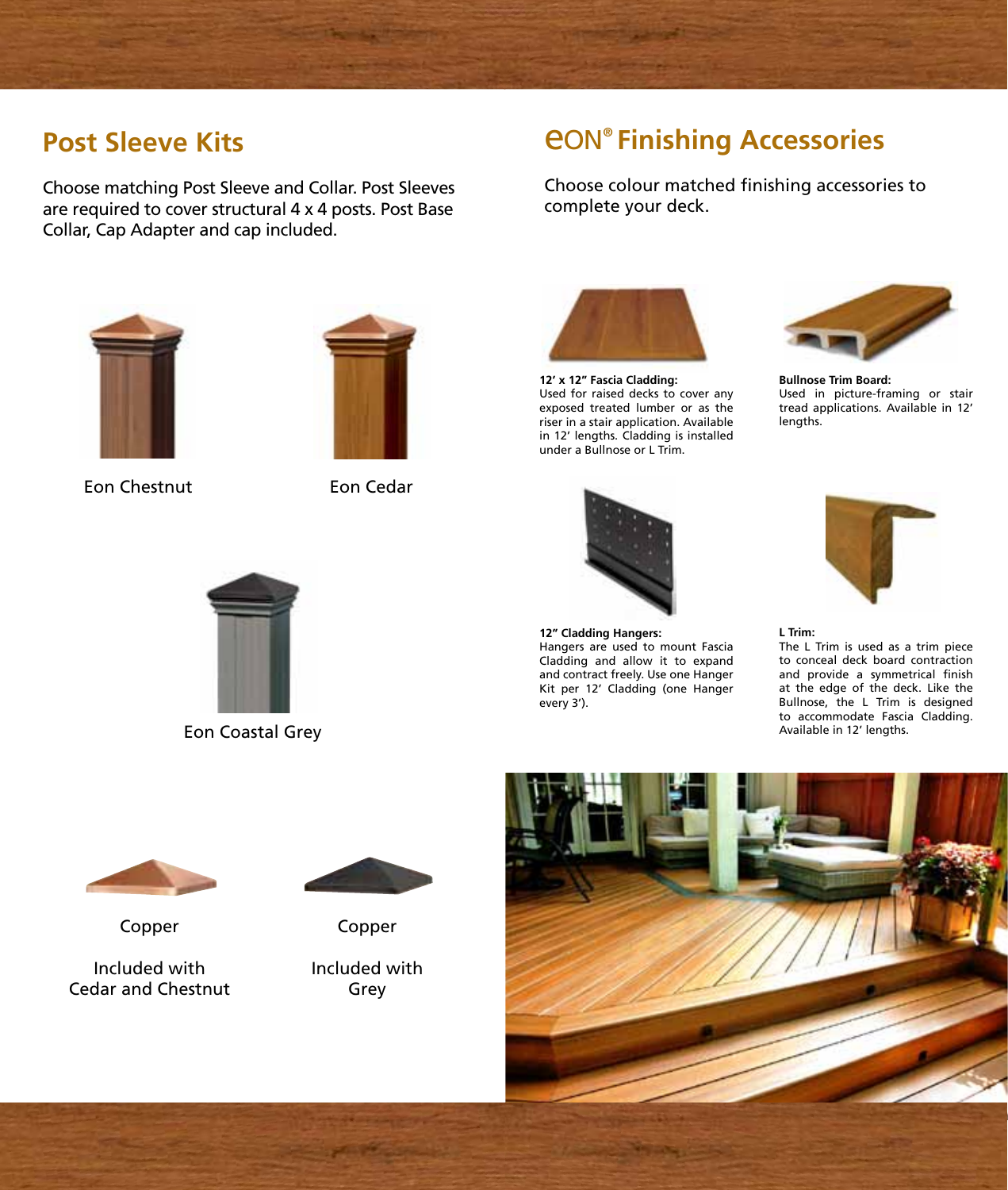# eON**® Decking & Railing Installation Overview**

*Please refer to the* eON®  *Installation Guide (www.eonoutdoor.com) for full instructions.*

### **Tools and Hardware**

Standard woodworking tools are recommended for working with the Eon decking system: Miter saw (use a coarse blade with carbide teeth), electric drill, measuring tape, pencil and square. Additional hardware required are 2" deck screws used for toe screwing, and to install L-Trim, cladding and bullnose.

### **Substructure**

Eon suggests a conventional pressure-treated substructure with 12" on center joist installation (straight application). Eon is ICC-ES approved for 16" on center installation in the USA. Eon is CCMC approved for 12" on centre installation in Canada.Support joists should be installed 10" on center for angled decking. Stair stringers should also be installed every 12" on center. To support the Eon railing system, 4 x 4 wood posts must be used and bolted to the substructure.

### **Storage & Handling**

Do not drag decking against abrasive surfaces Store with the face side up.

### **Measurements for Clip Placement**

Ultra Clip Placement:

Deck Board =  $5.5"$ , Ultra Clip =  $0.25"$ Deck Board/Ultra Clip combined = 5.75"

(To calculate approximately how many Deck Boards you will need, divide the width of your deck (in inches) by 5.75)

### **Understanding Expansion/Contraction**

In cold climate regions, gapping due to contraction of plastic will occur during colder temperatures. Like other alternative decking products, Eon will expand and contract, but only lengthwise. This can be compensated for by using Breaker Boards or other methods covered in the Eon Installation Guide.



### **Create Substructure**

Read Eon Installation Guide (download at www.eonoutdoor.com) **Build wood substructure 12" on center** and install wood 4 x 4 posts for railings.

> MAXIMUM 76" ON CENTER 7/8" STEP NOTE: JOISTS MUST BE AS LEVEL AS POSSIBLE

### **Install Boards 2**

- **Install Bullnose Trim Boards on outside** edges and Breaker Boards as needed.
- Install Deck Boards with Ultra Clip fasteners, leaving proper gapping for expansion/contraction.
- $\blacksquare$  Toe screw each board at the approximate centrepoint of the board to allow for equal expansion and contraction.



#### **Install Railings and Stairs 3**

**Install stairs and stair rails using decking,** Bullnose Trim Boards and Stair Rail Kits.



### **Finish with Cladding 4**

■ Cover exposed joist with Fascia Cladding.

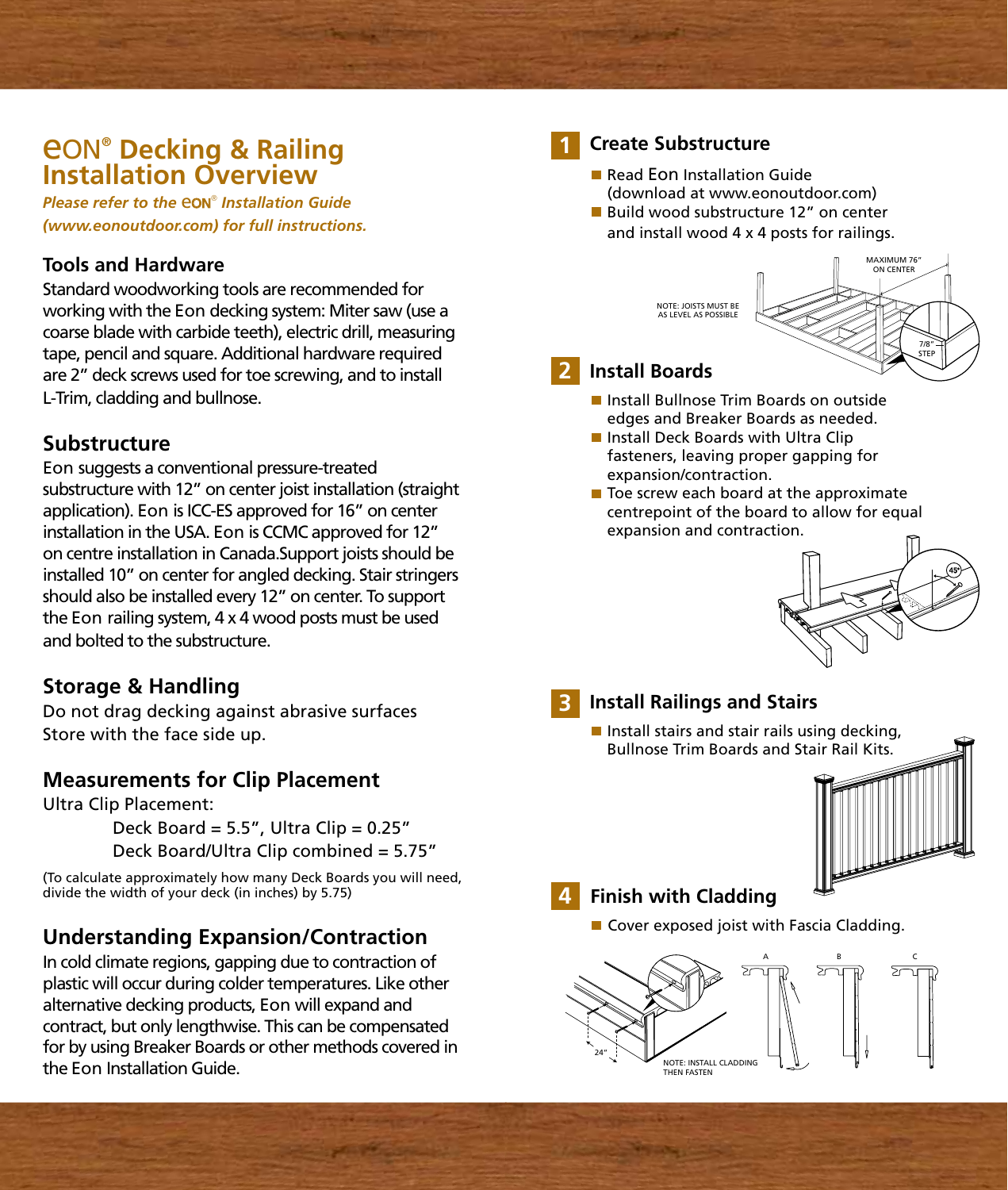# eON**® Contractor Tips**

*Always consult the latest Installation Guide, available from www.eonoutdoor.com or 1-866-DIAL-EON for a detailed description of installation procedures.*

- Ensure the substructure is pressure treated wood.  $\overline{\phantom{a}}$
- Eon is ICC-ES approved for 16" on center installation. In the USA, Eon is CCMC approved for 12" on center installation in Canada. Install Eon at 12" on center for enhanced performance and highest customer satisfaction.
- $\blacksquare$  Partially remove the protective pre-mask (if applicable) to inspect color and potential defects prior to installation. Completely remove the pre-mask after installation to avoid adhesive transfer to the Boards.
- $\blacksquare$  Toe-screw each board through the lower lip of the Deck Board into the joist at the center point to divide expansion and contraction evenly to both ends.
- Use a Breaker Board (another Eon Deck Board running perpendicular to the other Boards) to prevent large gaps in-between Boards that butt end to end. If you install Boards endto-end you must double the expansion and contraction calculated for that joint. Consult the Installation Manual at www.eonoutdoor. com to calculate expansion and contraction allowances. Be sure to double up on joists when butting boards end-to-end or when using a Breaker Board.
- When using the Bullnose Board in pictureframing or stair-tread applications you must remember to build up your rim joist or riser by 7/8" to support the Bullnose.
- When using Bullnose, L Trim or Fascia Cladding accessories, be sure to slot holes to allow for expansion and contraction.
- $\blacksquare$  Cut Eon quickly using a mitre saw with a carbide blade to prevent melting. Cooking spray can be used to avoid gumming up the blade. Making all cuts at the same time of day and storing in the same place/temperature will ensure uniform lengths upon installation.
- $\blacksquare$  When installing the railing system at less than six feet, cut down the railing evenly from each side to ensure proper baluster spacing.

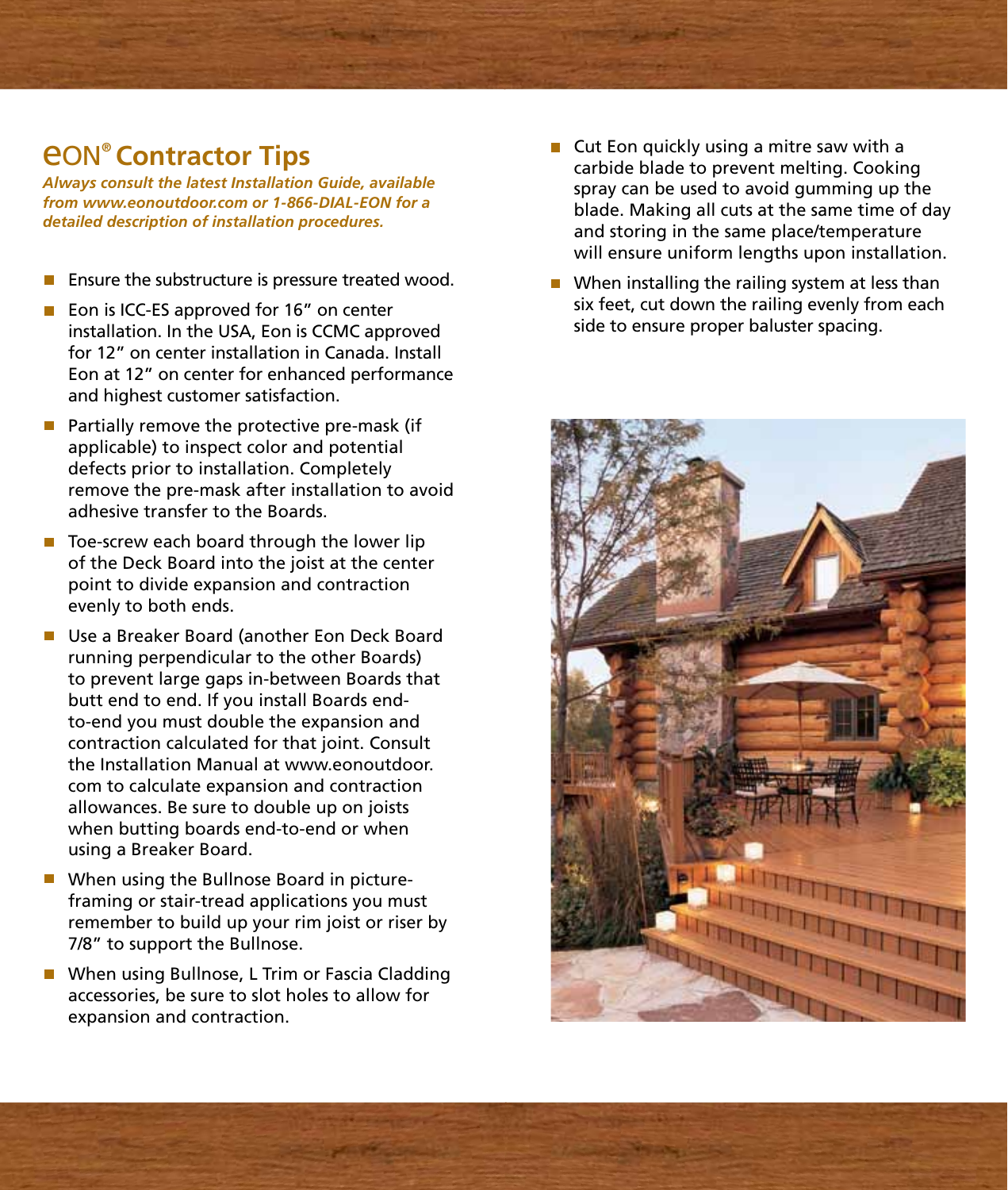# *<u>EON® Contractor notes</u>*